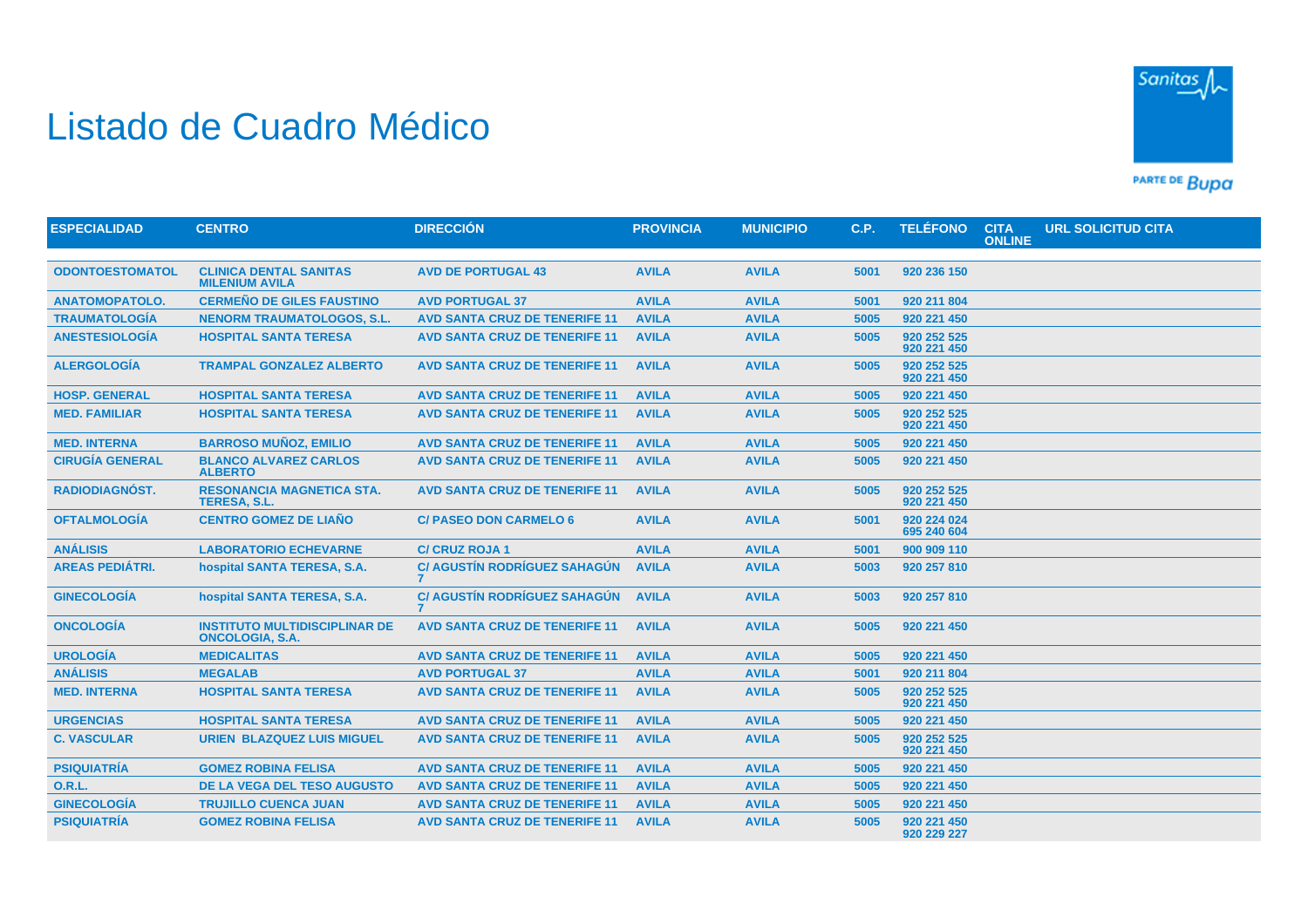| <b>FISIOTERAPIA</b>    | <b>HOSPITAL SANTA TERESA</b>                                  | <b>C/ VIRGEN DE LA PORTERIA 8</b>                              | <b>AVILA</b> | <b>AVILA</b>                              | 5005 | 920 226 388                |
|------------------------|---------------------------------------------------------------|----------------------------------------------------------------|--------------|-------------------------------------------|------|----------------------------|
| <b>FISIOTERAPIA</b>    | <b>CENTRO DE REHABILITACION</b><br><b>AVENIDA LOURDES8S.L</b> | <b>AVD DE LOURDES 8</b>                                        | <b>AVILA</b> | <b>ARENAS DE SAN 5400</b><br><b>PEDRO</b> |      | 657 913 914<br>920 370 778 |
| <b>ODONTOESTOMATOL</b> | <b>CENTRO DE REHABILITACION</b><br><b>AVENIDA LOURDES8S.L</b> | <b>AVD DE LOURDES 8</b>                                        | <b>AVILA</b> | <b>ARENAS DE SAN</b><br><b>PEDRO</b>      | 5400 | 657 913 914<br>920 370 778 |
| <b>CARDIOLOGÍA</b>     | <b>CARDIOTEC</b>                                              | <b>C/ CRUZ ROJA 1</b>                                          | <b>AVILA</b> | <b>AVILA</b>                              | 5001 | 920 352 464                |
| <b>O.R.L.</b>          | <b>MEDICALITAS</b>                                            | <b>C/ CRUZ ROJA 1</b>                                          | <b>AVILA</b> | <b>AVILA</b>                              | 5001 | 920 105 110                |
| <b>PODOLOGÍA</b>       | <b>PODOFIS</b>                                                | <b>C/DON JUAN JOSE MARTIN 10</b>                               | <b>AVILA</b> | <b>AVILA</b>                              | 5001 | 630 552 598<br>920 251 311 |
| <b>PSICOLOGÍA</b>      | <b>PSICOCENTRO MYRIAM MUÑOZ</b><br><b>GARCIA</b>              | <b>C/ AGUSTIN RODRIGUEZ SAHAGUN</b><br>$\overline{\mathbf{z}}$ | <b>AVILA</b> | <b>AVILA</b>                              | 5003 | 920 216 050                |
| <b>UROLOGIA</b>        | <b>CELMARSAN MG S.L.P.</b>                                    | <b>AVD SANTA CRUZ DE TENERIFE 11</b>                           | <b>AVILA</b> | <b>AVILA</b>                              | 5004 | 920 252 525                |
| <b>PUERICULTURA</b>    | <b>GONZALEZ DE ANDRES GERMAN</b>                              | <b>AVD PRINCIPAL 105</b>                                       | <b>AVILA</b> | <b>LAS NAVAS DEL</b><br><b>MARQUES</b>    | 5230 | 918 970 487                |
| <b>TRANSPORTE</b>      | <b>AMBULANCIAS GREDOS, S.L.</b>                               | C/ RÍO PISUERGA 13-14                                          | <b>AVILA</b> | <b>AVILA</b>                              | 5004 | 945 140 900<br>920 352 500 |
| <b>ANÁLISIS</b>        | <b>HOSPITAL SANTA TERESA</b>                                  | <b>AVD SANTA CRUZ DE TENERIFE 11</b>                           | <b>AVILA</b> | <b>AVILA</b>                              | 5005 | 920 252 525<br>920 221 450 |
| <b>OFTALMOLOGIA</b>    | <b>HOSPITAL SANTA TERESA</b>                                  | <b>AVD SANTA CRUZ DE TENERIFE 11</b>                           | <b>AVILA</b> | <b>AVILA</b>                              | 5005 | 920 221 450                |
| <b>ANESTESIOLOGÍA</b>  | <b>SANCHEZ LOPEZ EDUARDO</b>                                  | <b>AVD SANTA CRUZ DE TENERIFE 11</b>                           | <b>AVILA</b> | <b>AVILA</b>                              | 5005 | 920 221 450                |
| <b>CARDIOLOGÍA</b>     | <b>HOSPITAL SANTA TERESA</b>                                  | <b>AVD SANTA CRUZ DE TENERIFE 11</b>                           | <b>AVILA</b> | <b>AVILA</b>                              | 5005 | 920 221 450                |
| <b>CIRUGÍA GENERAL</b> | <b>HERNANDEZ GUTIERREZ</b><br><b>FRANCISCO JAVIER</b>         | <b>AVD SANTA CRUZ DE TENERIFE 11</b>                           | <b>AVILA</b> | <b>AVILA</b>                              | 5005 | 920 221 450                |
| <b>UROLOGIA</b>        | <b>CELMARSAN MG S.L.P.</b>                                    | <b>AVD SANTA CRUZ DE TENERIFE 11</b>                           | <b>AVILA</b> | <b>AVILA</b>                              | 5005 | 920 252 525<br>920 221 450 |
| <b>CIRUGÍA GENERAL</b> | <b>HOSPITAL SANTA TERESA</b>                                  | <b>AVD SANTA CRUZ DE TENERIFE 11</b>                           | <b>AVILA</b> | <b>AVILA</b>                              | 5005 | 920 221 450                |
| <b>MED. FAMILIAR</b>   | <b>RAMOS HERNANDEZ GREGORIO</b>                               | <b>AVD SANTA CRUZ DE TENERIFE 11</b>                           | <b>AVILA</b> | <b>AVILA</b>                              | 5005 | 920 252 525<br>920 221 450 |
| <b>CIRUGÍA GENERAL</b> | <b>HOSPITAL SANTA TERESA</b>                                  | <b>AVD SANTA CRUZ DE TENERIFE 11</b>                           | <b>AVILA</b> | <b>AVILA</b>                              | 5005 | 920 252 525<br>920 221 450 |
| <b>FISIOTERAPIA</b>    | <b>CABRERO CARRERA EVA MARIA</b>                              | <b>PLZ DEL REAL 8</b>                                          | <b>AVILA</b> | <b>AREVALO</b>                            | 5200 | 920 300 349                |
| <b>TRAUMATOLOGÍA</b>   | <b>OTERO GOMEZ MIGUEL</b>                                     | <b>C/ CRUZ ROJA 1</b>                                          | <b>AVILA</b> | <b>AVILA</b>                              | 5001 | 920 352 004<br>920 105 110 |
| <b>PSIQUIATRIA</b>     | <b>MEDICALITAS</b>                                            | <b>C/ CRUZ ROJA 1</b>                                          | <b>AVILA</b> | <b>AVILA</b>                              | 5001 | 920 105 110                |
| <b>MED. FAMILIAR</b>   | hospital SANTA TERESA, S.A.                                   | <b>C/ AGUSTIN RODRIGUEZ SAHAGUN</b>                            | <b>AVILA</b> | <b>AVILA</b>                              | 5003 | 920 257 810                |
| <b>FISIOTERAPIA</b>    | <b>MARTIN GARCIA DANIEL</b>                                   | C/ CALLE SIEMPREVIVA 6 05002.<br><b>LOCAL BAJO</b>             | <b>AVILA</b> | <b>AVILA</b>                              | 5002 | 920 304 798<br>652 410 588 |
| <b>MED. FAMILIAR</b>   | <b>JOENROGA S.L</b>                                           | <b>C/ EDUARDO MARQUINA 16</b>                                  | <b>AVILA</b> | <b>AVILA</b>                              | 5001 | 920 215 747                |
| <b>MED. FAMILIAR</b>   | <b>MARTIN MARIA PATRICIA</b>                                  | <b>C/ EDUARDO MARQUINA 16</b>                                  | <b>AVILA</b> | <b>AVILA</b>                              | 5001 | 920 257 577                |
| <b>TRAUMATOLOGÍA</b>   | <b>RIOS SANCHEZ ANTONIO JAVIER</b>                            | <b>AVD SANTA CRUZ DE TENERIFE 11</b>                           | <b>AVILA</b> | <b>AVILA</b>                              | 5005 | 920 252 525                |
| <b>CARDIOLOGÍA</b>     | <b>ALMEIDA FERNANDEZ CARLOS</b><br><b>ALEXANDRE</b>           | <b>AVD SANTA CRUZ DE TENERIFE 11</b>                           | <b>AVILA</b> | <b>AVILA</b>                              | 5005 | 678 730 397<br>920 221 450 |
| <b>ANÁLISIS</b>        | <b>HOSPITAL SANTA TERESA</b>                                  | <b>AVD SANTA CRUZ DE TENERIFE 11</b>                           | <b>AVILA</b> | <b>AVILA</b>                              | 5005 | 920 221 450                |
| <b>DIGESTIVO</b>       | <b>HOSPITAL SANTA TERESA</b>                                  | <b>AVD SANTA CRUZ DE TENERIFE 11</b>                           | <b>AVILA</b> | <b>AVILA</b>                              | 5005 | 920 252 525<br>920 221 450 |
| <b>MED. FAMILIAR</b>   | DE LA VEGA DEL TESO JESUS<br><b>ARSENIO JULIAN</b>            | <b>AVD SANTA CRUZ DE TENERIFE 11</b>                           | <b>AVILA</b> | <b>AVILA</b>                              | 5005 | 920 221 450                |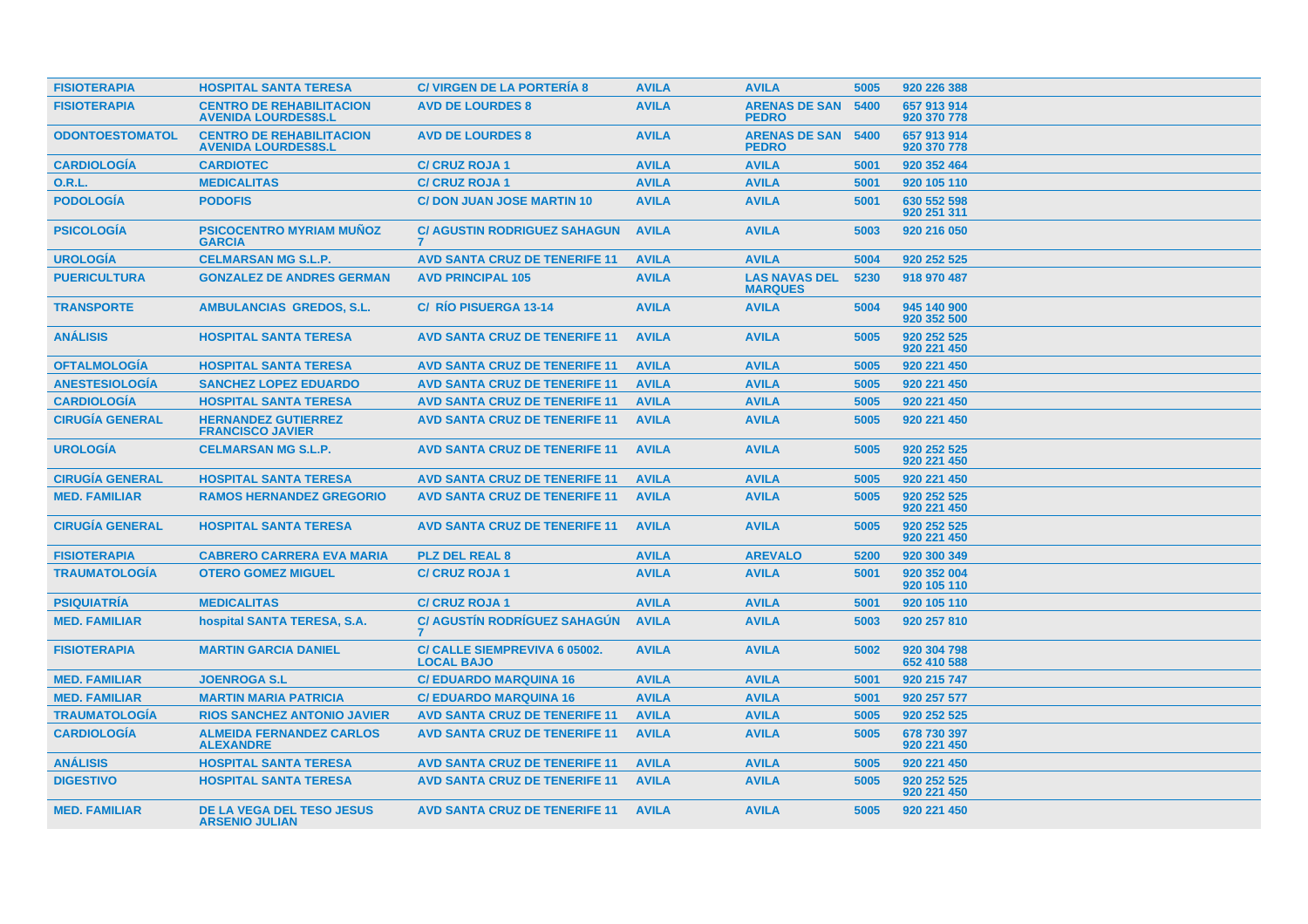| <b>RADIODIAGNOST.</b>  | <b>HOSPITAL SANTA TERESA</b>                              | <b>AVD SANTA CRUZ DE TENERIFE 11</b>                    | <b>AVILA</b> | <b>AVILA</b>                           | 5005 | 920 221 450                |
|------------------------|-----------------------------------------------------------|---------------------------------------------------------|--------------|----------------------------------------|------|----------------------------|
| <b>AREAS PEDIÁTRI.</b> | <b>HOSPITAL SANTA TERESA</b>                              | <b>AVD SANTA CRUZ DE TENERIFE 11</b>                    | <b>AVILA</b> | <b>AVILA</b>                           | 5005 | 920 252 525<br>920 221 450 |
| <b>UROLOGÍA</b>        | <b>HOSPITAL SANTA TERESA</b>                              | <b>AVD SANTA CRUZ DE TENERIFE 11</b>                    | <b>AVILA</b> | <b>AVILA</b>                           | 5005 | 920 252 525<br>920 221 450 |
| <b>DERMATOLOGIA</b>    | <b>HOSPITAL SANTA TERESA</b>                              | <b>AVD SANTA CRUZ DE TENERIFE 11</b>                    | <b>AVILA</b> | <b>AVILA</b>                           | 5005 | 920 221 450                |
| <b>FISIOTERAPIA</b>    | <b>MEDICALITAS</b>                                        | <b>C/ CRUZ ROJA 1</b>                                   | <b>AVILA</b> | <b>AVILA</b>                           | 5001 | 920 105 110                |
| <b>ANÁLISIS</b>        | <b>NIMGENETICS GENOMICA Y</b><br><b>MEDICINA, S.L.</b>    | <b>C/ ATENCIÓN TELEFÓNICA</b><br><b>NIMGENETICS S/N</b> | <b>AVILA</b> | <b>AVILA</b>                           | 5001 | 652 893 953                |
| <b>PSICOLOGIA</b>      | <b>OLMEDO JIMENEZ MARTA</b>                               | <b>C/ RAFAELA DE ANTONIO 2 LOCAL</b>                    | <b>AVILA</b> | <b>AVILA</b>                           | 5002 | 920 093 228<br>622 580 527 |
| <b>MED. FAMILIAR</b>   | <b>ROYUELA ANTONIO MARIA DE LAS</b><br><b>ANGUSTIAS</b>   | <b>PLZ SANTO DOMINGO 5</b>                              | <b>AVILA</b> | <b>AREVALO</b>                         | 5200 | 920 301 000                |
| <b>ALERGOLOGÍA</b>     | <b>TRAMPAL GONZALEZ ALBERTO</b>                           | <b>AVD SANTA CRUZ DE TENERIFE 11</b>                    | <b>AVILA</b> | <b>AVILA</b>                           | 5005 | 920 221 450                |
| <b>DIGESTIVO</b>       | <b>BLANCO ESTEBAN JUAN MANUEL</b>                         | <b>AVD SANTA CRUZ DE TENERIFE 11</b>                    | <b>AVILA</b> | <b>AVILA</b>                           | 5005 | 920 221 450                |
| 0.R.L.                 | <b>SANCHEZ JARA SANCHEZ JUAN</b><br><b>LUIS</b>           | <b>AVD SANTA CRUZ DE TENERIFE 11</b>                    | <b>AVILA</b> | <b>AVILA</b>                           | 5005 |                            |
| <b>ANESTESIOLOGÍA</b>  | <b>GARCIA SERRANO EDUARDO</b>                             | <b>AVD SANTA CRUZ DE TENERIFE 11</b>                    | <b>AVILA</b> | <b>AVILA</b>                           | 5005 | 920 221 450                |
| <b>GINECOLOGIA</b>     | <b>HOSPITAL SANTA TERESA</b>                              | <b>AVD SANTA CRUZ DE TENERIFE 11</b>                    | <b>AVILA</b> | <b>AVILA</b>                           | 5005 | 920 252 525<br>920 221 450 |
| <b>PSIQUIATRÍA</b>     | <b>VALDERRAMA VALDERRAMA</b><br><b>MARIA LUISA</b>        | <b>AVD SANTA CRUZ DE TENERIFE 11</b>                    | <b>AVILA</b> | <b>AVILA</b>                           | 5005 | 920 252 525<br>920 221 450 |
| O.R.L.                 | <b>SANCHEZ JARA SANCHEZ JUAN</b><br><b>LUIS</b>           | <b>AVD SANTA CRUZ DE TENERIFE 11</b>                    | <b>AVILA</b> | <b>AVILA</b>                           | 5005 | 920 221 450                |
| <b>MED. INTERNA</b>    | <b>DE LA VEGA DEL TESO JESUS</b><br><b>ARSENIO JULIAN</b> | <b>AVD SANTA CRUZ DE TENERIFE 11</b>                    | <b>AVILA</b> | <b>AVILA</b>                           | 5005 | 920 221 450                |
| <b>O.R.L.</b>          | <b>SANTOS GORJON PABLO</b>                                | <b>AVD SANTA CRUZ DE TENERIFE 11</b>                    | <b>AVILA</b> | <b>AVILA</b>                           | 5005 | 616 378 579<br>676 400 562 |
| <b>TRAUMATOLOGÍA</b>   | <b>HOSPITAL SANTA TERESA</b>                              | <b>AVD SANTA CRUZ DE TENERIFE 11</b>                    | <b>AVILA</b> | <b>AVILA</b>                           | 5005 | 920 252 525<br>920 221 450 |
| 0.R.L.                 | <b>SANTOS GORJON PABLO</b>                                | <b>AVD SANTA CRUZ DE TENERIFE 11</b>                    | <b>AVILA</b> | <b>AVILA</b>                           | 5005 | 920 252 525                |
| <b>UROLOGÍA</b>        | <b>POLO LOPEZ CARLOS ALVARO</b>                           | <b>AVD SANTA CRUZ DE TENERIFE 11</b>                    | <b>AVILA</b> | <b>AVILA</b>                           | 5005 | 920 221 450                |
| <b>LOGOFONIATRÍA</b>   | <b>HOSPITAL SANTA TERESA</b>                              | <b>C/ VIRGEN DE LA PORTERIA 8</b>                       | <b>AVILA</b> | <b>AVILA</b>                           | 5005 | 920 226 388                |
| <b>CARDIOLOGÍA</b>     | <b>ALMEIDA FERNANDEZ CARLOS</b><br><b>ALEXANDRE</b>       | <b>C/DE LA ESTACIÓN 5</b>                               | <b>AVILA</b> | <b>AVILA</b>                           | 5001 | 678 730 397<br>920 221 450 |
| <b>PSIQUIATRÍA</b>     | <b>VALDERRAMA VALDERRAMA</b><br><b>MARIA LUISA</b>        | <b>AVD JUAN CARLOS I 37</b>                             | <b>AVILA</b> | <b>AVILA</b>                           | 5004 | 920 219 393                |
| <b>MED. FAMILIAR</b>   | <b>MEDICALITAS</b>                                        | <b>C/ CRUZ ROJA 1</b>                                   | <b>AVILA</b> | <b>AVILA</b>                           | 5001 | 920 105 110                |
| <b>ENFERMERÍA</b>      | hospital SANTA TERESA, S.A.                               | <b>C/ AGUSTIN RODRIGUEZ SAHAGUN</b><br>7                | <b>AVILA</b> | <b>AVILA</b>                           | 5003 | 920 257 810                |
| <b>NEUROLOGÍA</b>      | <b>ADEVA BARTOLOME MARIA</b><br><b>TERESA</b>             | <b>AVD SANTA CRUZ DE TENERIFE 11</b>                    | <b>AVILA</b> | <b>AVILA</b>                           | 5005 | 920 221 450                |
| <b>MED. FAMILIAR</b>   | <b>GONZALEZ DE ANDRES GERMAN</b>                          | <b>AVD PRINCIPAL 105</b>                                | <b>AVILA</b> | <b>LAS NAVAS DEL</b><br><b>MARQUES</b> | 5230 | 918 970 487                |
| <b>MED. INTERNA</b>    | <b>HOSPITAL SANTA TERESA</b>                              | <b>AVD SANTA CRUZ DE TENERIFE 11</b>                    | <b>AVILA</b> | <b>AVILA</b>                           | 5005 | 920 221 450                |
| <b>GINECOLOGIA</b>     | hospital SANTA TERESA, S.A.                               | <b>AVD SANTA CRUZ DE TENERIFE 11</b>                    | <b>AVILA</b> | <b>AVILA</b>                           | 5005 | 646 965 311<br>920 221 450 |
| <b>CARDIOLOGÍA</b>     | <b>CARDIOTEC</b>                                          | <b>AVD SANTA CRUZ DE TENERIFE 11</b>                    | <b>AVILA</b> | <b>AVILA</b>                           | 5005 | 920 252 525<br>920 221 450 |